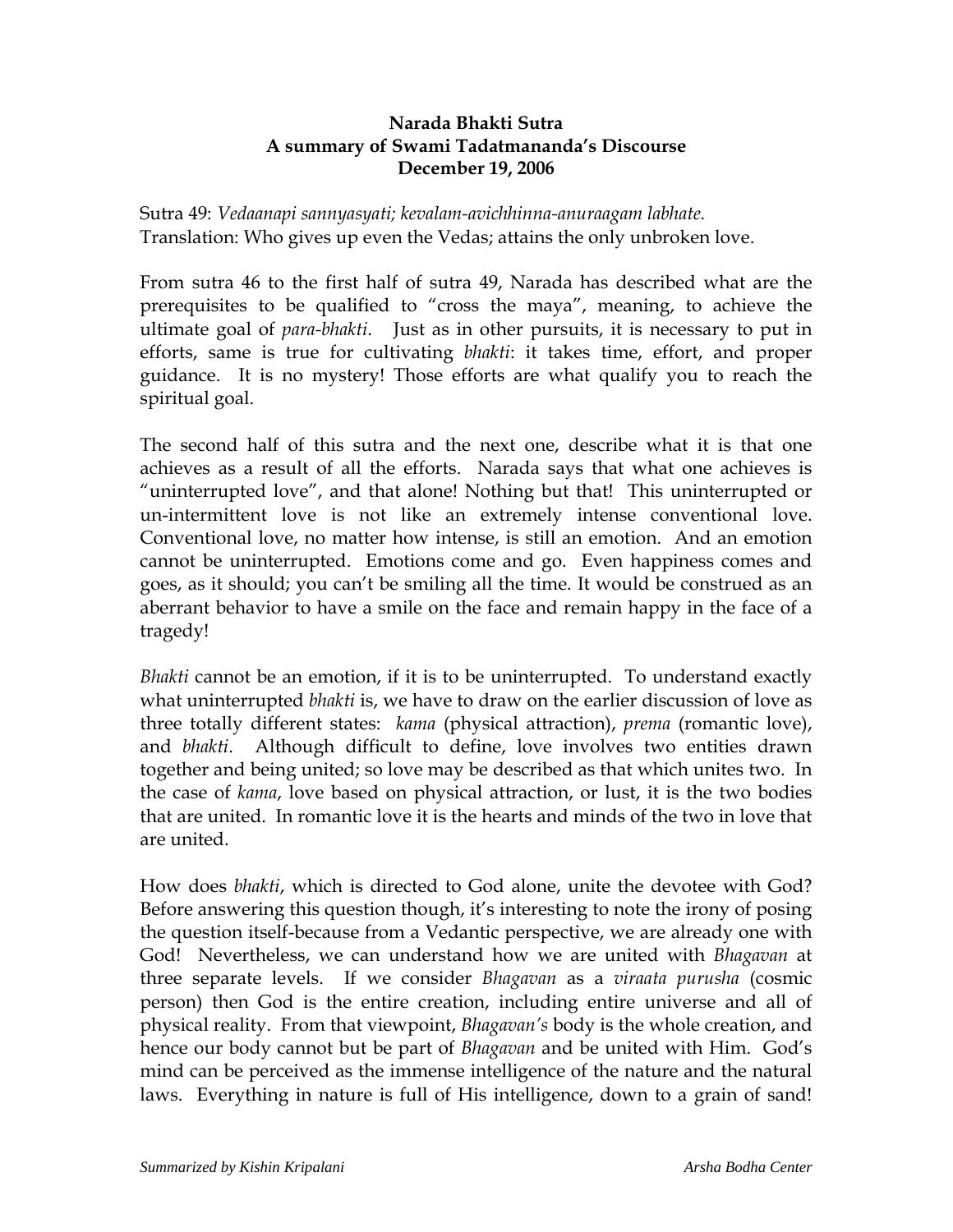The precise forces that hold electrons and protons of opposite polarity together in an atom are the same in a grain of sand as in any other substance in the world! That intelligence is Lord's intelligence and that is his mind. How can our mind, being part of that intelligence, be separate from God's mind? There is no separation!

At the level of consciousness also, we are utterly non-separate from God. Our consciousness by which we know all our mental events (perceptions, thoughts, and emotions) is *atma*, which is *sat*-*cit*-*ananda*, meaning unborn or uncreated consciousness that is limitless and that which lacks nothing. This is our fundamental nature. *Bhagavan's* consciousness is *paramatama* or universal consciousness. *Atma*, being limitless must be united with universal consciousness (*paramatma)*, as wave is united with ocean. Essential nature of wave is water, the same water that makes the ocean; there is no separation between wave-water and ocean-water.

The wave-water metaphor also exemplifies physical unity between the devotee and God. Body is born of physical elements (which are *Ishvara's* creation), sustained by elements and returns to the same elements, just as wave is born of ocean, sustained by ocean and merges into ocean.

With this understanding of non-separation of body, mind, and consciousness, with God, we can see that the goal of *para bhakti* cannot be something that we will reach-because, we already are there! What it takes is the recognition that you are non-separate. We are like a kid who feels he is separated from his mom and looks for her all around in front of him except a couple of steps behind him where mom is standing; he was never separated from mom!

Once you recognize that non-separation from God, that recognition stays with you; it is not something that comes and goes. It is just as the recognition of yourself as being a human that does not come and go; you always know that. One, who has recognized that non-separation, is an enlightened person, the one who revels in uninterrupted love. This is the love that Narada points out in this sutra as *avichhinna-anuraaga.* 

## Sutra 50: *Sa tarati sa tarati, sa lokaanstaarayati*.

Translation: He crosses, he crosses (and) he makes other people cross.

Commentary: The phrase "he crosses" is repeated twice for emphasis. It refers to the crossing of *maya* that Narada mentioned in sutra 46. Having crossed that *maya*, Narada says the second result is that such a person will lead others to cross the same *maya* (first result is uninterrupted love pointed out in sutra 49). This person is an enlightened person who has discovered what other spiritual aspirants want to discover. What he has discovered is something boundary-less,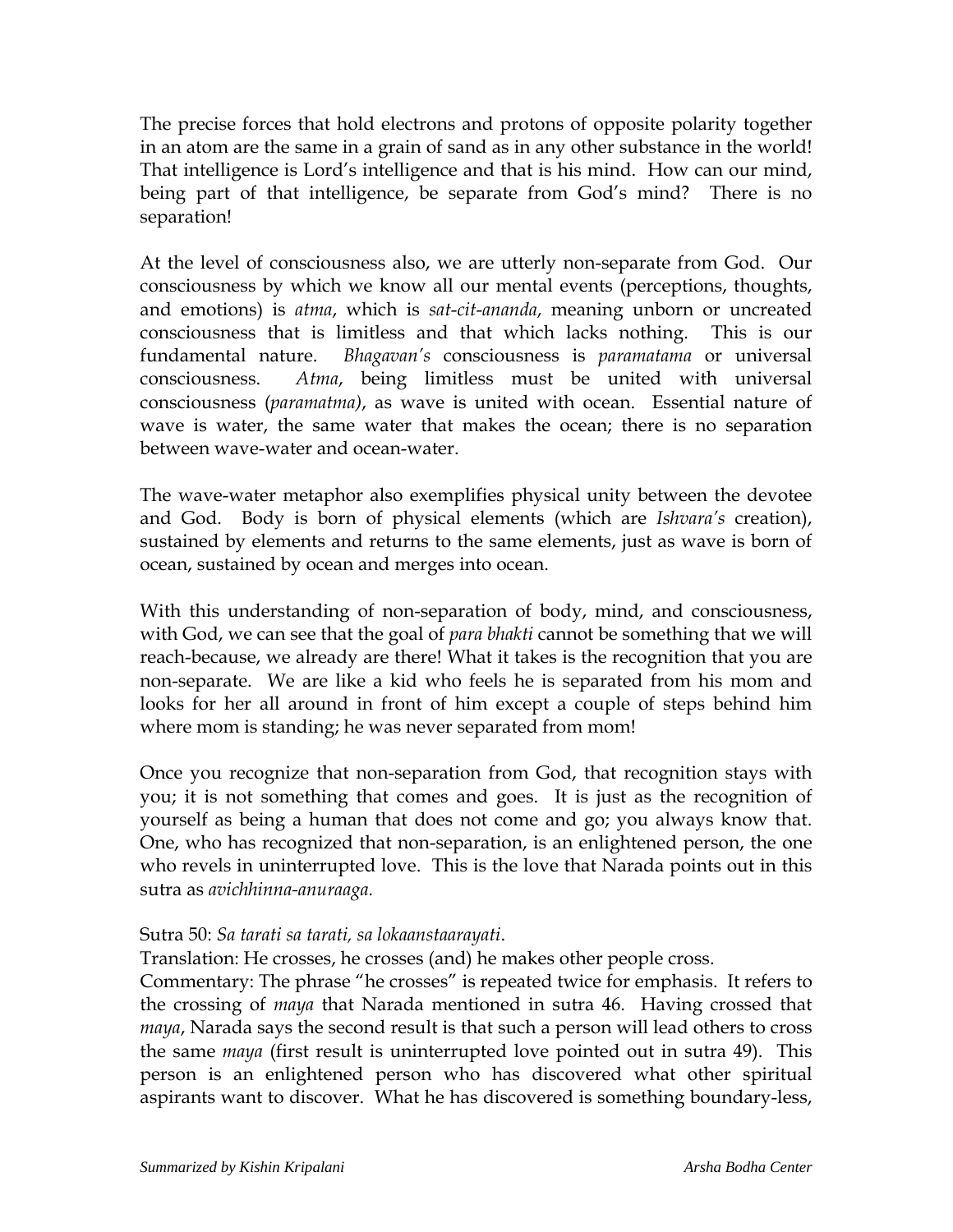vast, and complete. Something that the more you share, the more you have to share. Generally, what we can give is only limited, whereas a guru has discovered something limitless that he can give without any limits. He sees others who are seeking this. It's but natural that he will share it with others. Indeed, for a guru this is a practical necessity.

Spiritual life is a journey, very much comparable to a *yatra* (pilgrimage). For a *yatra* you go to some sacred place that is generally quite remote and often not so easy to get to, for the sake of the *darshana* of *Bhagavan* in that sacred place. Swamiji recalled a nice experience of his own. He had gone to Kedarnath in the Himalayan Mountains in India on four separate occasions and had grown very fond of this sacred place. He very much enjoyed these trips, climbing the long trail on the mountainside to reach the Shiva temple on the top for the *darshana* of shiva linga. It was a very profound experience for him when he realized, on one of his trips, the symbolism of the whole mountain as the Shiva *linga* The *linga* in the temple is only the tip of the mountain some 10 ft tall with a 30 ft wide base around which the temple is built. So where does the *linga* stop and the mountain start? To him this was a revelation of the fact that the Lord is present not only in the temple at the top of the mountain, but everywhere you look. Symbolically, temple represents your body and mind and when you go inside the temple it symbolizes looking within yourself as in meditation. God is within you and everywhere else; not only in the temple!

Swamiji found so much pleasure in these trips that he was actually eager to share this joy with others. It was just like when you enjoy a great meal in a restaurant and you can't wait to share the experience with your friends. Swamiji did indeed then organize a trip with a large group of 55 people on to this yatra! It was a wonderful experience for all! *(see footnote below for another description by Swamiji of this experience with some other details)*

Thus, the one who has crossed maya, the one who has reached the goal of parabhakti and recognized the nature of true self will help others discover the same truth.

With the next sutra starts section 4 of the Narada Bhakti text.

## Sutra 51: *Anirvachaneeyam premaswarupam*

Translation: Intrinsic nature of love is indescribable.

Commentary: Although we have talked about love at great length and described it in terms of a union of two coming together and being utterly non-separate, yet that only describes the result of what happens in love. The true experience of what it is really like or what is its true nature is beyond the capability of words – referred to in the sutra as *anarvachaneeyam* or indescribable. A good example of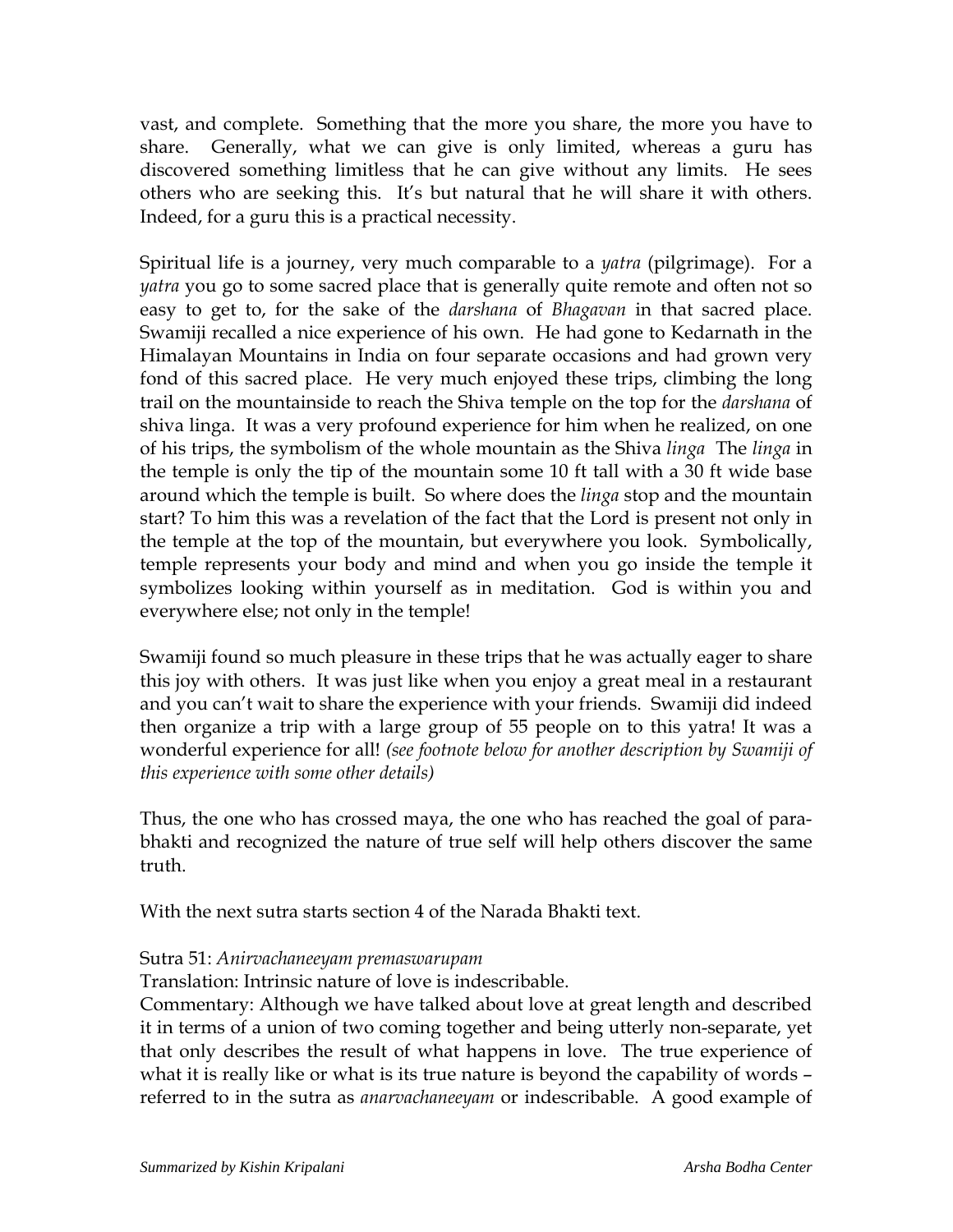limitation of words is to attempt to describe to some one asking, "what does an egg plant taste like?" You can't really describe that experience of taste. But you can use the words to tell the person, "here is a dish of egg plant; taste it." With words you can lead some one to discover something for themselves.

Love cannot be described in words. This is the same problem in Vedanta; you can't describe the truth you seek; i.e., the state of non-duality between you and brahman. Words and mind fall back, having failed to grasp that truth. But that does not mean you cannot discover the truth you seek. You can use words and the mind as the means to get you there. You can complete a 1000 miles journey with the help of even a little car; it is limited and finite as a means, but it will help you complete the journey. Similarly words and the mind are limited, and finite vehicles that can guide you and steer you in the right direction. Means don't have to have the grasp of the goal to lead you there.

## Sutra 52: *Mooka-aasvaadana-vat*.

Translation: Like the experience of taste by a mute person

Commentary: A mute person, even though incapable of talking, can experience the joy of something nice without having to speak about it; words are unnecessary for that experience. Similarly, uninterrupted love of *para-bhakti* cannot be described by words. But you will know it when you have it.

# Sutra 53: *Prakashate kvaapi paatre*.

Translation: (that uninterrupted love) is manifested anywhere and anytime there is a qualified recipient.

Commentary: Uninterrupted love cannot be described as an experience, because it is the very nature of your true self. It is much like a wave expressing that it wants to experience water. Water is its essential nature, so there can be no question of wave experiencing it. *Bhagavan* is already present in your ordinary experience here and now and there is not going to be any unique "experience" *per se*. If you can see the presence of *Bhagavan* everywhere, when you are halfway to the top of that mountain where you are going for *Bhagavan's darshana*, going into the temple on the top will not present you with any unique experience! The discovery takes place when you are qualified, for example, by being detached from worldly attachments.

## Question and Answer Session

**Q**: Swamiji, when we are in a *satsang* as here tonight, we are engaged in a spiritual pursuit and have a spiritual feeling. How can we bring that spirituality in an environment (home, office, etc.), which is not conducive to spirituality? **A**: It's true that simply having an altar at home where you sit and worship does not make a home a spiritual environment; other family members may have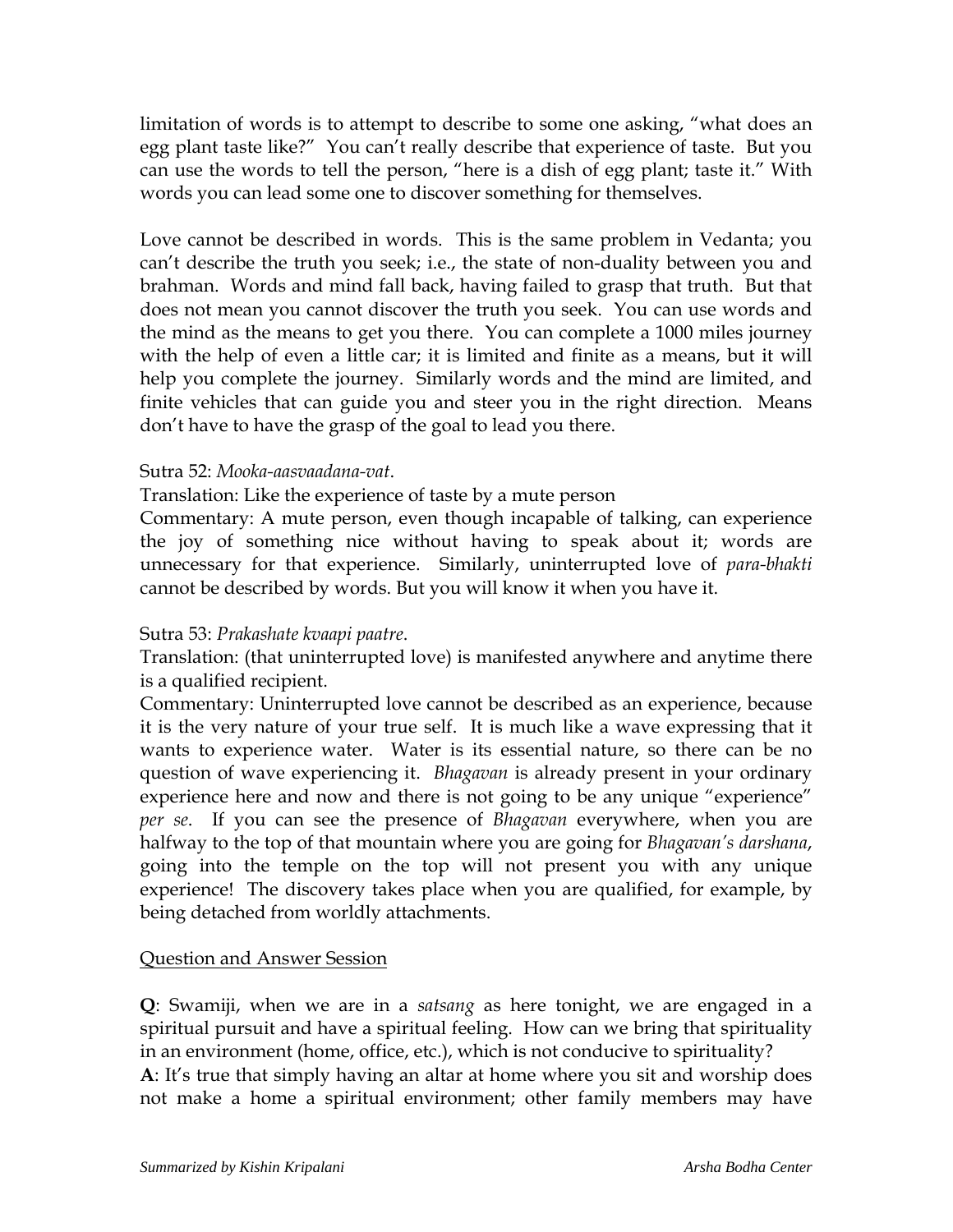different needs and different issues facing them and may not have the same spiritual inclination as you do. You cannot and should not attempt to change others. But you can change yourself. Maintain your spirituality and be what you want; lead by example.

This is how Pujya Swamiji (Swami Dayananda Saraswati) advised his students at the end of a three year Vedanta course. He knew they were going out in an stressful environment, pursuing their professions, and facing myriad other responsibilities. His advice to them was, "Create your own *satsang*. Be a spiritual person in whatever environment you are. You can't change people or the environment!"

**Q**: Why would *Bhagavan* listen to petitionary prayers that ask God for this and that?

**A**: This form of a prayer is all right for the young, but it's not a mature form of prayer. A mature person would express his surrender to God and leave it to God to bless him.

Children's prayers are like when they petition their mom for candies and cookies; mom may not give exactly what they want, but she will not let the child go hungry; she will substitute the request with a healthy snack. Same way, God will bless you and give you what you need but not necessarily what you want.

**Q**: We talked about three kinds of pursuits in the previous talks as being *bhakti*, meditation and pursuit of knowledge. Now, these are not exactly three separate paths-right Swamiji?

**A**: *Bhakti*, etc., are not separate or independent paths. They are different bodies of teachings with different emphasis, even though they end up teaching the same thing. *Bhakti* emphasizes prayer, Vedanta emphasizes inquiry, and yoga emphasizes meditation. You can follow any one of these pursuits, but you need others as well.

**Q**: Swamiji, does giving up scriptures (as mentioned in a previous sutra) mean giving up the ritual portion of the scripture or the whole scripture?

**A**: Broadly speaking, Vedas have two portions called karma *kaanda* and *jnana kaanda*, meaning ritual and knowledge-based portions. Karma *kaanda* for achieving worldly goals can be given up when one is ready. For an enlightened person, even the *jnana kaanda* becomes useless because he no longer needs the knowledge. Once you have crossed the river on a boat you don't need to carry the boat on your head. But, in spite of that fact, the body of knowledge in